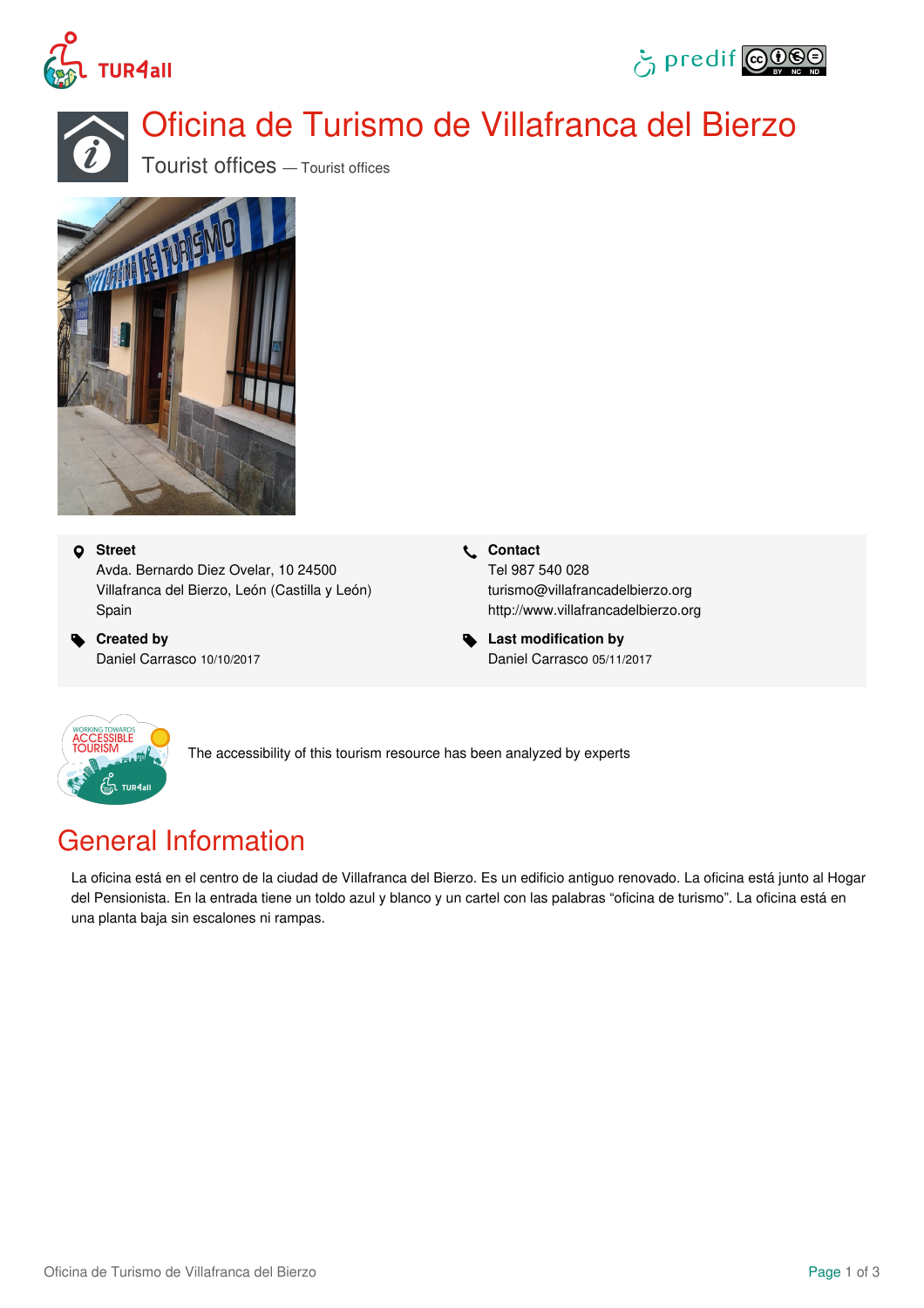



### **Entrance**



Entrance: Lift / lifts

The entranceway analysed is: The alternative one Width of the entrance door: Greater than or equal to 78 cm

#### Customer Service Area

**◆ Customer service desk** 

**Characteristics** 



 $\blacktriangleright$  Near the entrance

### Inside circulation

Wheelchair circulation: Total

Adequate lighting: Yes

Without elements that can suppose an obstacle for a person with a visual disability

## Services and amenities

Adapted visits or activities for people with disabilities: No

The furnishings facilitate the approach of wheelchair users: No

Magnetic induction loop: No

◆ Customer service staff

#### Staff training

Personal trained in atttentionto people with disabilities : No

Personal with knowledge of Sign Language: No